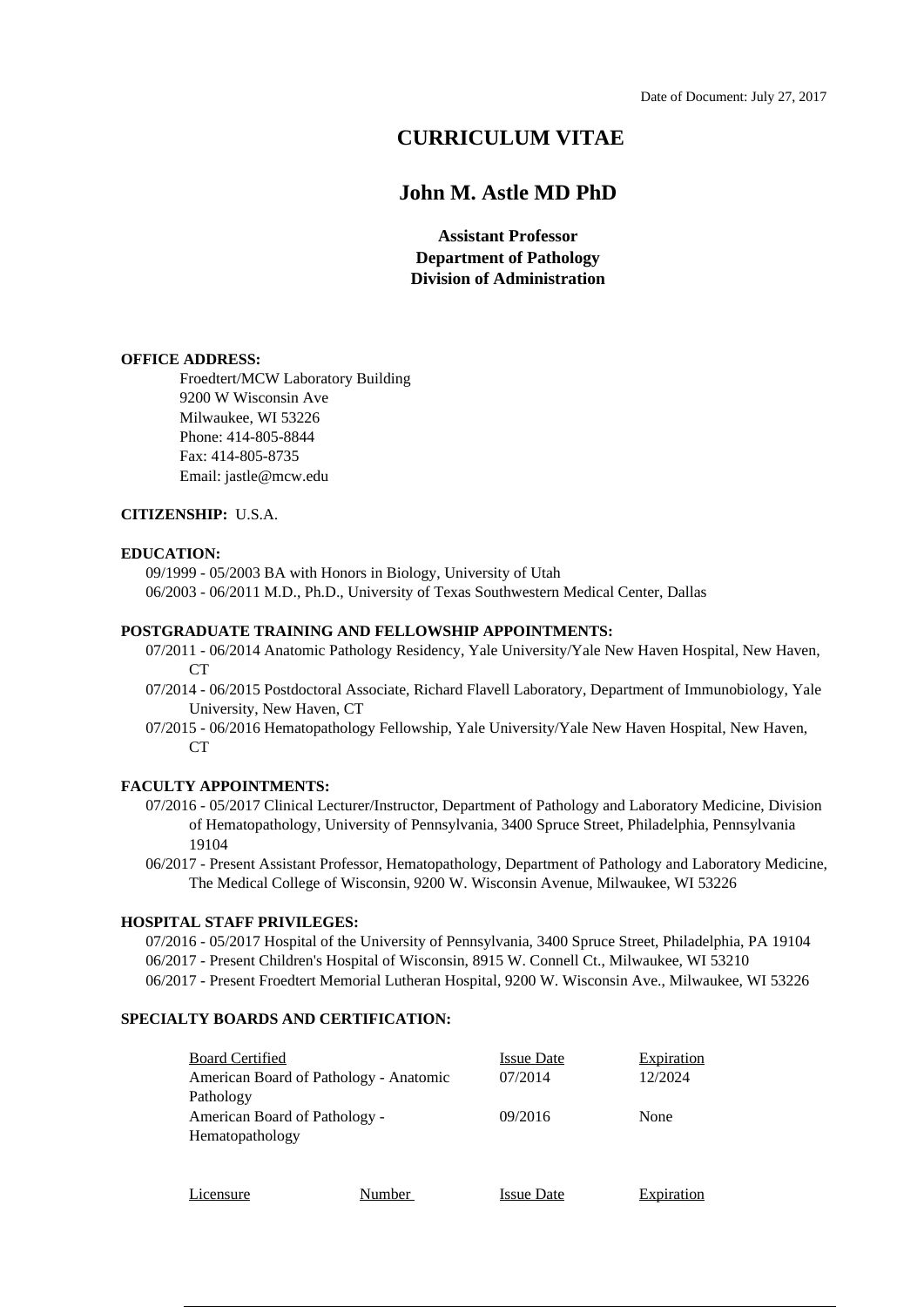| Pennsylvania License | MD451651 | 04/16/2014 | 12/31/2018 |
|----------------------|----------|------------|------------|
| Wisconsin License    | 66858-20 | 02/01/2017 | 10/31/2017 |

## **MEMBERSHIPS IN HONORARY AND PROFESSIONAL SOCIETIES:**

07/2017 - Present United States and Canadian Academy of Pathology 07/2017 - Present College of American Pathologists

#### **INVITED LECTURES/WORKSHOPS/PRESENTATIONS:**

#### **Regional**

Next Generation Pathology Lecture, 11th Annual Hematology/Hematopathology Symposium. Syracuse

#### **MEDICAL COLLEGE TEACHING ACTIVITIES:**

#### **Medical Student Education**

07/2011 - 05/2017 One-on-one teaching of rotating medical students 07/2015 - 06/2016 Assisted with "flipped classroom" teaching

### **Resident and Fellow Education**

07/2015 - 05/2017 One-on-one and small group teaching of residents 07/2015 - 05/2017 One-on-one teaching of fellows

#### **COMMUNITY SERVICE ACTIVITIES:**

09/2003 - 05/2017 Local church youth program leader

12/2014 - 06/2015 Project Perfect World, preparation and week-long trip to Guayaquil, Equador to surgically correct congenital orthopedic defects

07/2015 - 05/2017 Committee Chair, Boy Scouts of America troop 970

#### **BIBLIOGRAPHY**

## **Refereed Journal Publications/Original Papers**

- 1. Astle J, Kozlova T, Thummel CS. Essential roles for the Dhr78 orphan nuclear receptor during molting of the Drosophila tracheal system. Insect Biochem Mol Biol. 2003, Dec;33(12):1201-9.
- 2. Kathiriya IS, King IN, Murakami M, Nakagawa M, Astle JM, Gardner KA, Gerard RD, Olson EN, Srivastava D, Nakagawa O. Hairy-related transcription factors inhibit GATA dependent cardiac gene expression through a signal-responsive mechanism. J Biol Chem. 2004, Dec 24;279(52):54937-43.
- 3. Florell SR, Boucher KM, Garibotti G, Astle J, Kerber R, Mineau G, Wiggins C, Noyes RD, Tsodikov A, Cannon-Albright LA, Zone JJ, Samlowski WE, Leachman SA. Population based analysis of prognostic factors and survival in familial melanoma. J Clin Oncol. 2005, Oct 1;23(28):7168-77.
- 4. Astle JM, Udugamasooriya DG, Smallshaw JE, Kodadek T. A VEGFR2 antagonist and other peptoids evade immune recognition. Int J Pep Res Ther. 2008, 14(3): 223-227.
- 5. Qi X, Astle J, Kodadek T. Rapid identification of orexin receptor binding ligands using cell based screening accelerated with magnetic beads. MolBiosyst. 2009, 6(1): 102-107.
- 6. Astle JM. Rapid identification of antigen mimics from millions of synthetic molecules through coupled bead library screening and microarray analysis. PhD dissertation. University of Texas Southwestern Medical Center at Dallas. Dallas, TX, USA, 2009.
- 7. Astle JM, Simpson LS, Huang Y, Reddy MM, Wilson R, Connell S, Wilson J, Kodadek T. Seamless Bead to Microarray Screening: Rapid Identification of the Highest Affinity Protein Ligands from Large Combinatorial Libraries. Chem Biol. 2010, 17(1): 38-45.
- 8. Hughes JW, Guess MK, Hittelman A, Yip S, Astle J, Pal L, Inzucchi SE, Dulay AT. Clitoral epidermoid cyst presenting as pseudoclitoromegaly of pregnancy. AJP Rep. 2013 May;3(1):57-62.
- 9. Astle JM, Rose MG, Racke FK, Tormey CA, Siddon AJ. R634W KIT mutation in an adult with systemic mastocytosis. Lab Med. 2017 May 18.

#### **Books, Chapters, and Reviews**

1. Astle JM and Kodadek T. Microarray approaches to autoantibody profiling. In Clinical proteomics: from